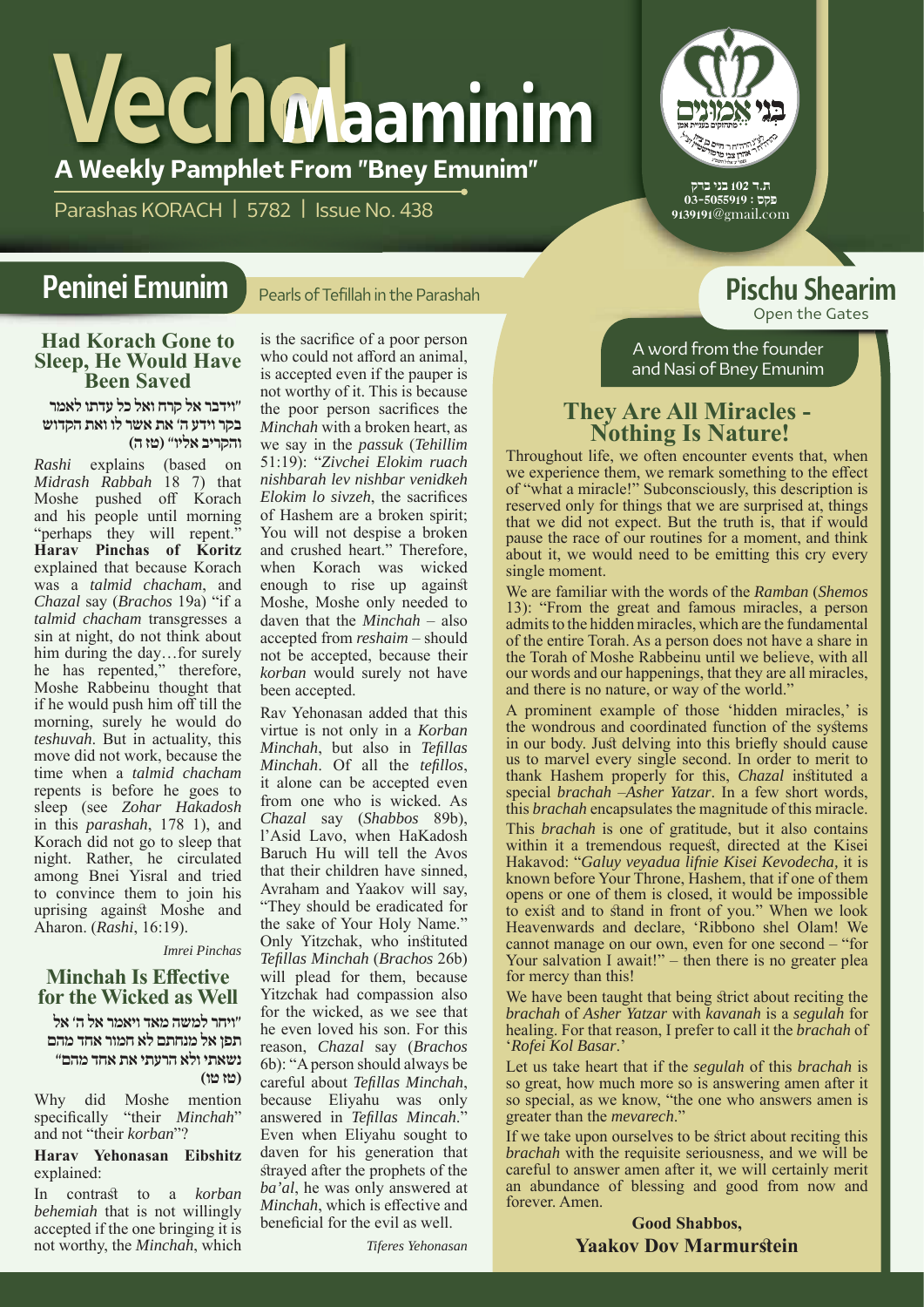#### Tefillah Under a Hail of Bullets

It was the fourth day of Chanukah, the eve of 28 Kislev 5776/2016. Reb Shaul Nir and his wife, residents of Yerushalayim's Old City, were on the way home from a visit to their daughter and grandchildren who live on a *yishuv* in the Shomron. They planned to stop at the hospital to visit another daughter who had given birth to a son earlier that day. A few minutes after they got on the way, they heard a strange noise. It took just a second to realize that they had fallen into a terrorist ambush. Reb Shaul, who was injured from the gunfire, coolly pulled off the rood into a canal and killed the motor. A strange silence enveloped them. Mrs. Nir looked at her husband, whose face was bloodied and whose hand hung limply on the wheel. "I think I've been hit," Reb Shaul moaned. "Me too," she replied.

Even after the vehicle was already riddled with bullets, the gunfire did



not cease. Reb Shaul began to lose consciousness, and his wife began to imagine that they were ascending to the world where all is good. She felt bad for her children, who would sit *shivah*, and suddenly remembered. The day they would get up from *shivah* would be the day of the *bris* of their newest grandchild…

This thought broke her heart, and helped her snap out of the shocked state she was in, and do what a Jew does at such moments – to cry out to Hashem. "Ribbono shel Olam, please, do not turn my daughter's *simchah* into a time of pain. Please, do everything possible so that we should be able to participate in the bris…" She then began to murmur *Tehillim*, and did not forget to thank Hashem for the abundant good He has blessed her with.

Suddenly, there was silence. The

shooting had stopped. At that moment, a car stopped next to them and a man who appeared to be an Arab emerged, wearing light colored clothes. He approached their car, and they trembled in fear. Was he the shooter?! He looked at the casualties, and asked Mrs. Nir for her husband's name. "Shaul," she replied. Surprisingly, the man turned to Shaul and soothed him gently, "Shaul, Shaul, don't worry, everything will be fine. You're going to be fine, *b'ezrat Hashem*!"

The Arab stood next to them for a few moments, which felt like eternity, giving encouragement to Shaul and trying to keep him conscious, until rescue services finally arrived from the closest settlement. At that moment, he disappeared without another word. Only twenty precious minutes later did an ambulance come to take Reb Shaul to the nearest hospital – Meir Hospital in Kfar Saba.

> When the paramedics saw the extent of his wounds,<br>and his deteriorating deteriorating condition, they decided to stop midway, and transfer him to a mobile intensive care unit that they had summoned. After a short assessment, the doctors in the MICU decided to change the destination to Beilinson Hospital. Miraculously, Reb Shaul was able to give over his personal information – after which his body went into organ failure. He arrived at

the hospital in very serious condition, and was taken to the operating room for surgery on his head.

During the surgery, the doctors fought for Reb Shul's life. At the end, the doctor emerged, marveling to Shaul's family waiting outside: "Your father merited a miracle! A bullet like this should have shattered his skull and entered his brain, but it was stopped by the bone. It's a miracle, and his life was saved!"

Later, it emerged that his more significant injuries were on his leg. But there, too, there was clear *Hashgachah pratis*, as the bullets struck half a centimeter above and half a centimeter below the joints. This spared him from irreparable damage.

While on the way to the hospital, Mrs. Nir quickly called some of the staff members in the *yeshivos* that

her husband was connected with, and asked them to organize *tefillos* for her husband. "He's very badly injured, only *tefillos* can help him,<sup>5</sup> she pleaded.

Only when she arrived at the hospital did she realize that the bag she had been holding on her lap was full of water. She looked inside and saw that the bottle of water inside was full of bullets – which had been aimed at her. In her wallet, she found a ten-shekel coin that had been pierced by a bullet. HaKadosh Baruch Hu had given her Chanukah *gelt*, she mused…

The doctors checked her, and could not contain their surprise. Of the dozens of bullets that had whistled around her, only two had hit her. One had entered her leg, but did not damage the bone or important muscles. The other one was stopped by a bracelet she was wearing, and barely scraped her thumb tissue.

Mrs. Nir was quickly released and hurried to her husband's side. He was unconscious, and the doctors did not know if his brain had been affected. Through the week, dozens of *yeshivos* and *kollelim* davened and took on *kabbalos* for his recovery. And miraculously, after a week of tension, on the day of the *bris*, he woke up.

Mrs. Nir merited to participate at the *bris*, as she had prayed.

The Nir family heard the magnitude of the miracle they had experienced from GSS agents who investigated the incident. "You were saved by a miracle," they said. "You were shot at by two terrorists armed with automatic weapons and a pistol. Even when you went into that canal, they ran after you and literally emptied their weapons onto your car. But then some Arab – whose identity we cannot figure out stopped them as he protected your car with his body."

"Maybe it was Eliyahu Malach Habris who was sent to save us," Mrs. Nir thought to herself. Who knows…

The miracles did not end there. Reb Shaul had been badly wounded in his leg. The doctors were pessimistic about his chances of being able to walk again. In any case, they expected it to take a few years to recover from the wounds, but in reality, just a few months later, on Simchas Torah, he was already dancing with his community like a young man. Amazing!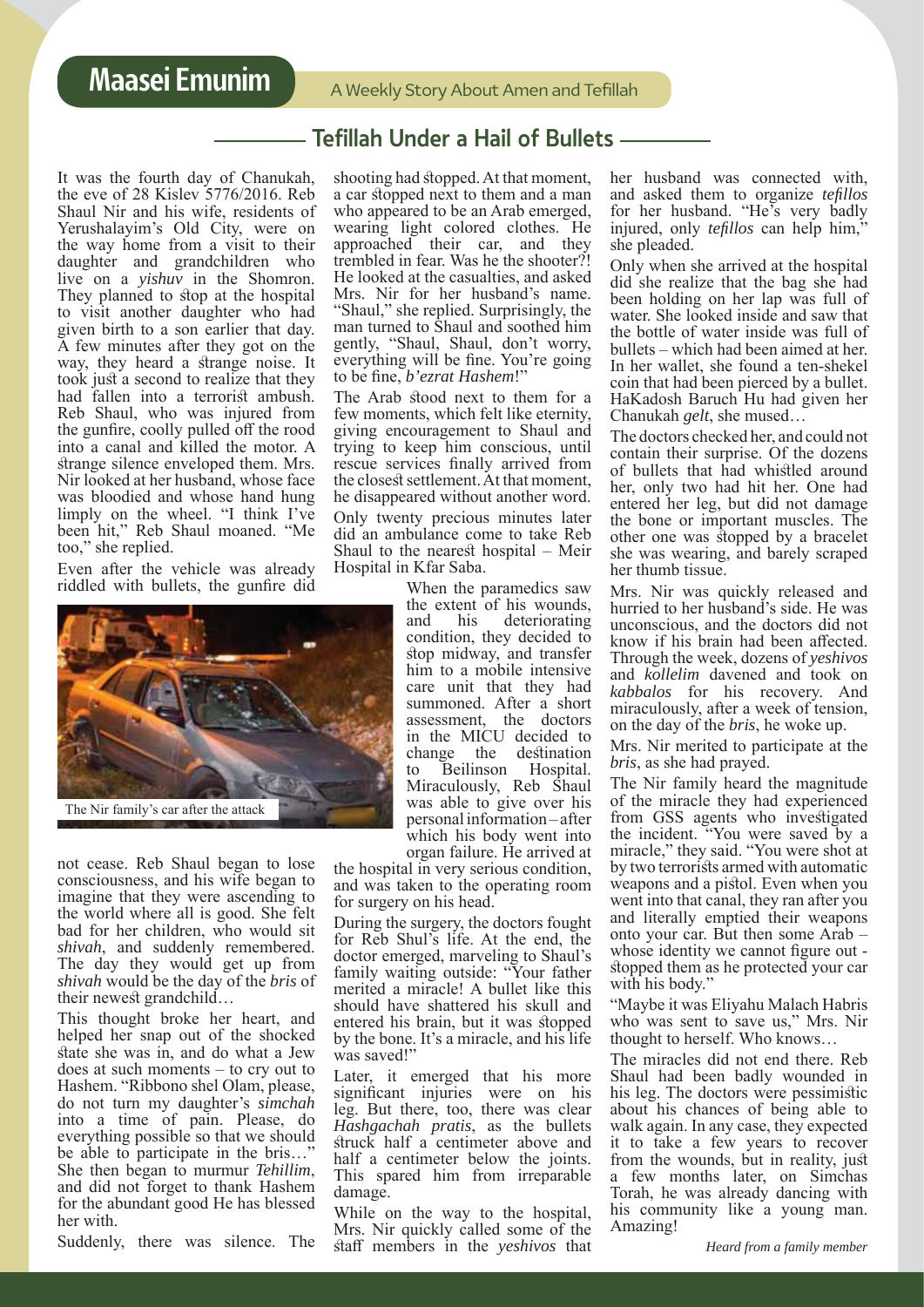### **The Brachah of 'Vele'Yerushalayim'**

#### **Source of the Brachah**

In the *brachah* of *Al Hatziddikim*, we asked Hashem to elevate the value of the *tzaddikim*, and after that, it is a fitting time to ask for the rebuilding of Yerushalayim. That is because only after Yerushalayim is built, and peace will reign within it, will the *tzaddikim* who love Yerushalayim be able to dwell in tranquility, as the *passuk* says (*Tehillim* 122:6): "*Sha'alu shalom Yerushalayim yishlayu* [they will live in peace] *ohavayich* [those who love You]" (Megillah 17b; Maharsha Vol. I, ibid).

Likewise, as long as the *tzaddikim* are degraded, the Shechinah commiserates with their plight, and only after we daven for the elevation of the *tzaddikim*, can we ask for the Geulah. Because of the connection between these two *brachos*, this *brachah* begins with the letter "*vav*", which connects the two, as if it is a continuation of the previous *brachah*. (*Iyun Tefillah* in *Siddur Otzar Hatefillos*)

#### **Structure of the Brachah**

In the Rishonim we find two *nuschaos* to the opening of this *brachah*. Some say it should begin with the words: "*Tishkon besoch Yerushalayim ircha*" (*Peirush Hatefillos Vehabrachos*, Rav Y. Ben Yakar Vol. I, p. 57; *Avudraham*). There are others who stipulate that we should begin by saying "*Vele'Yerushalayim ircha berachamim tashuv*" (*Peirushei Seder Hatefillah L'Rokeach* 55; *Tur Orach Chaim* 118). The *siddur Daas Kedoshim* brings an explanation: When the Bais Hamikdash stood and served the Shechinah in Yerushalayim, it was not possible to ask for the return of the Shechinah. At that time, they opened the *brachah* with "*Tishkon besoch Yerushalayim*." Only after the Shechinah departed during the Churban was the opening changed to "*Vele'Yerushalayim ircha berachamim tashuv*."

Further in the *brachah* we ask: "*Uvnei osah bekarov beyameinu binyan olam*." Shouldn't we first ask "*uvnei osah*" and then "*vesishkon besochah*, dwell in it"?

At the beginning of the *brachah*, our intention is to also ask about the return of Hashem to Yerushalayim shel Ma'alah, as alluded to by the words "*Vele'Yerushalayim ircha*" [likewise the addition of the letter *vav* to "*Vele'Yerushalayim*" indicates that we are asking about another 'Yerushalayim' and that is Yerushalayim shel Ma'alah], and when Hashem will return to it, then Yerushalayim shel Matah will also be sustained. "*Uvnei osah bekarov beyameinu binyan olam*," as HaKadosh Baruch Hu said (*Taanis* 5a): "I will not come to Yerushalayim Shel Ma'alah until I come to Yerushalayim shel Matah." (*Eitz Yosef, Siddur Otzar Hatefillos; Binyan Shlomo* Vol. II, *Orach Chaim* 45. And see *Peirushei Siddur Hatefillah L'Rokeach* 55).

#### **Essence of the Brachah**

In this *brachah* we ask for the rebuilding of Yerushalayim. The Shevet Halevi explained that the request here is not for the actual Geulah, because we are promised that and await it every day. Rather, we have two requests for how it should take place. One, "*Vele'Yerushalayim ircha berachamim tashuv*" – that we should be redeemed with the *middah* of *rachamim*, compassion; and two, "*uvnei osah bekarov beyameinu*" – that it should happen speedily, without delay (*Avodas Halevi, Tefillah*, p. 375).

Further along in the *brachah* we ask: "*Vekisei Dovid [avdecha] meheirah lesochah tachin*." It would seem more fitting to place this request in the next *brachah* of *Es Tzemach Dovid*. Indeed, there are those who do not say this request (see *Likutei Mahari"ch Seder Shemoneh Esreh*, and this is the view of the *Rambam* and the *Avudraham*). However, *sefer Pri Eitz Chaim* (*Sha'ar Ha'amidah* 19) brings that the Ari Hakadosh once looked at the forehead of a person who skipped this phrase and said to him, "You haven't davened a complete *Shemoneh Esreh* even once in your life!"

The *Bach* (*Orach Chaim* 118) explained that this request is part of the request for building Yerushalayim. First we ask "*uvnei osah*…" regarding the building of Yerushalayim and the Bais Hamikdash, and then we ask that the throne of Dovid be built within it, as it should be ready for his arrival in the city so that he can rule. Because included in the building of the city is the building of the *beis tefillah* and the house of the king.

#### **The Mikdash Was Built in Our Time**

Harav Naftali Tzvi of Ropschitz explained that in the request of "*Uvnei osah bekarov beyameinu*," we mean to ask that Hashem should build Yerushalayim 'in our day', meaning through these days. Because when a person serves his Creator, he is in essence building Yerushalayim and the Bais Hamikdash. "There is one who builds an entire row in one day, and one who puts one brick, each one based on his service, until it is built in its entirety" (*Zera Kodesh, Ki Seitzei*). For that reason, we conclude this *brachah* with the words "*Boneh Yerushalayim*" – in the present tense, because it is built slowly each day through our deeds. (*Divrei Shmuel Bechukosai*)

The *Sfas Emes* (*Devarim* 5634) explained that this is what *Chazal* meant when they said (*Yerushalmi Yoma* 1 1) "Every generation in which the [Bais Hamikdash] is not rebuilt, it is considered as if they destroyed it." Yet, we have seen generations that had tremendous *tzaddikim* and *kedoshim*  and the Bais Hamikdash was not rebuilt. How can we say that it is considered that the Bais Hamikdash was destroyed in their times? But *Chazal* mean that when there is a lowly generation that does not have people who wish to accept the Yoke of Heaven properly, the Bais Hamikdash Shel Ma'alah does not continue to be built in those days "and it is considered as if that generation destroyed it."

**Kavanah of Amen**

It is true that You will rebuild Yerushalayim, and may it be Your will that You build it very soon and return to dwell in it.

**"וכאשר תקום מן הספר, תחפש באשר למדת אם יש בו דבר אשר תוכל לקיימו".**